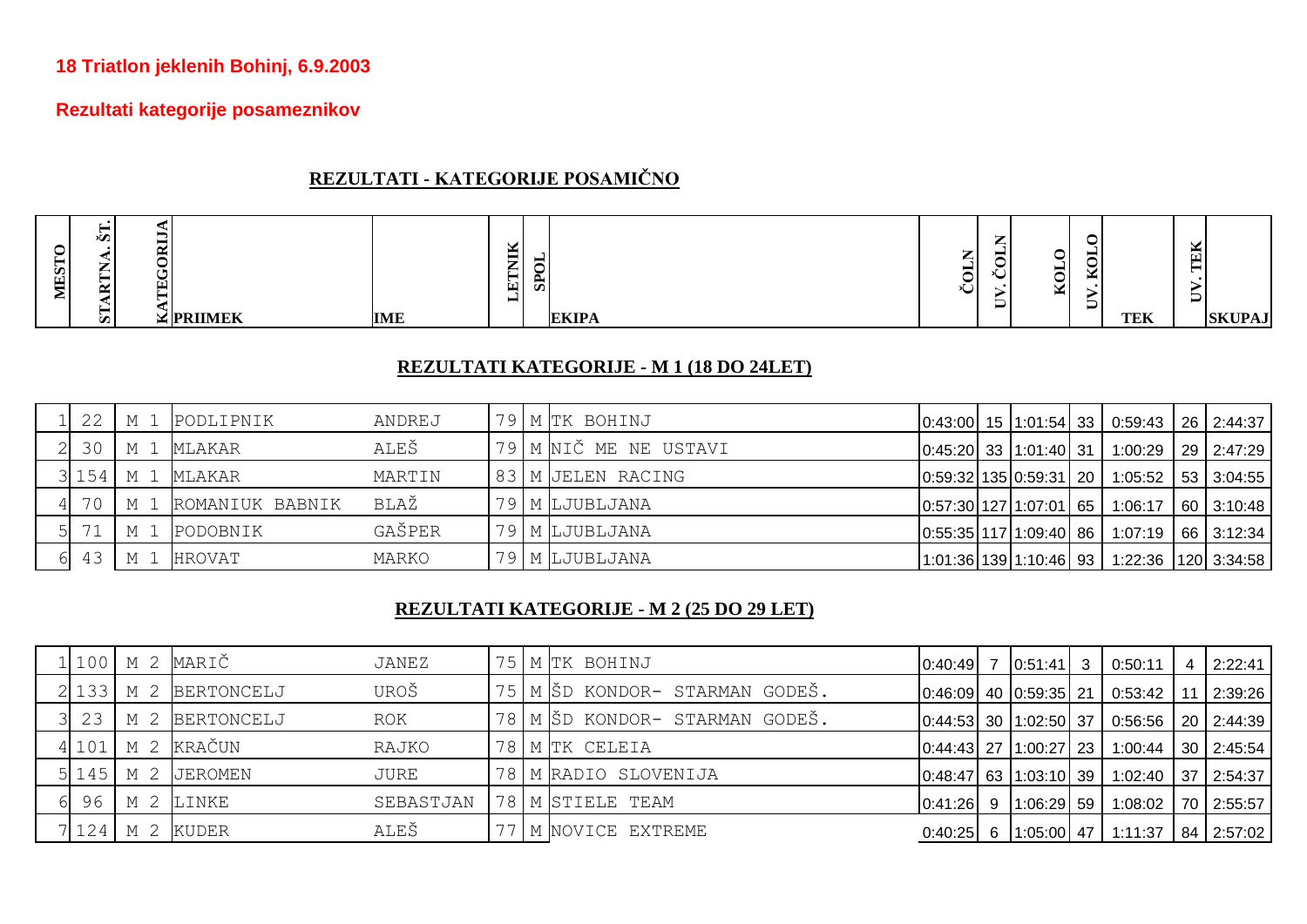|    | 99     |                | M 2 KALČIČ      | <b>ELVIS</b> | 74  | M RIJEKA                |         |                                | $0.56:23$ 121 0:57:53 15 1:06:10 59 3:00:26 |             |
|----|--------|----------------|-----------------|--------------|-----|-------------------------|---------|--------------------------------|---------------------------------------------|-------------|
|    | 78     |                | M 2 KOSEM       | MATEJ        | 76  | M ŠD DOL PRI LJUBLJANI  |         | $0:45:40$ 35 1:06:00 56        | 1:10:00                                     | 79 3:01:40  |
|    | 10 153 | M 2            | ŠIMENC          | PETER        | 76  | M ŠD DOL PRI LJUBLJANI  |         | $0:44:30$ 23 1:06:03 54        | 1:11:48                                     | 86 3:02:21  |
| 11 | 111    | M <sub>2</sub> | ROPIČ           | IGOR         |     | 76 M KAMNA GORICA       |         | $0.52:20$ 90 1:02:09 35        | 1:09:46                                     | 78 3:04:15  |
| 12 | 34     | M 2            | STOLAR          | JOSIP        | 77  | M VK JARUN              |         | $0:44:44$ 28 1:10:43 91        | 1:10:57                                     | 81 3:06:24  |
|    | 13 158 | M 2            | <b>EINHAUER</b> | ROK          | 76  | M GORIČANE ZAHOD        |         | $0.57:38$   128   1:00:44   24 | 1:09:20                                     | 76 3:07:42  |
| 14 | 97     | M 2            | KRALJ           | DEJAN        | 76  | M STIELE TEAM           | 0:40:03 | 3   1:08:03   72               | 1:24:42                                     | 127 3:12:48 |
|    | 15 112 | M 2            | KLEMENČIČ       | JURE         |     | 76 M AO ČRNUČE          |         | $0.52:09$ 87 1:09:26 82        | 1:12:10                                     | 88 3:13:45  |
| 16 | 42     | M <sub>2</sub> | TEŠAR           | MIHA         | 74  | M TK SOKOL TIVOLI       |         |                                | $0.54:53$ 114 1:13:55 104 1:07:18           | 65 3:16:06  |
|    | 17 103 | M <sub>2</sub> | KOROŠEC         | GREGOR       | 74  | M CELJE                 |         | 1:07:47   146   1:01:25   28   | 1:10:07                                     | 80 3:19:19  |
| 18 | 41     | M 2            | MARINŠEK        | JAKA         | 75  | M TSK MERKUR KRANJ      |         | 0:51:49  85  1:08:26  76       | 1:20:56   117   3:21:11                     |             |
| 19 | 54     | M <sub>2</sub> | <b>JEMEC</b>    | BOŠTJAN      | 78  | M NOVO POLJE            |         |                                | 1:00:48 138 1:08:34 78 1:16:02 102 3:25:24  |             |
| 20 | 32     | M 2            | <b>BERGINC</b>  | GORAZD       | 78  | M ARX SPORT             |         |                                | $0.48:51$ 65 1:17:49 121 1:22:47            | 122 3:29:27 |
| 21 | 113    | M 2            | <b>BRECELJ</b>  | MATEJ        | 75  | M LJUBLJANA             |         |                                | 0:46:10 41 1:19:40 132 1:28:02 137 3:33:52  |             |
|    | 22 151 | M 2            | <b>KOMAN</b>    | ANDREJ       |     | 76   M ZLATARSTVO KOMAN |         |                                | 0:51:43 83 1:17:03 118 1:26:39 133 3:35:25  |             |
|    | 23 149 | M 2            | PEKOLJ          | TONI         | 78  | M KŠ TREBNJE            |         |                                | 1:02:38 140 1:10:12 89 1:23:58 125 3:36:48  |             |
|    | 24 114 | M <sub>2</sub> | KOČAR           | KLEMEN       | 74  | M RADOMLJE              |         |                                | 1:05:43 145 1:19:03 130 1:26:26 131 3:51:12 |             |
| 25 | 51     |                | M 2 KIMOVEC     | GREGOR       | 771 | M VODICE                |         |                                | 1:02:42 141 1:21:58 136 1:31:55 141 3:56:35 |             |

### **REZULTATI KATEGORIJE - M 3 (30 DO 34 LET)**

| 76             | M 3                          | MIKELJ   | ROBERT       |  | 73   M STARA FUŽINA           |         | $\vert 0.41.35 \vert$ 12 $\vert 0.56.43 \vert$ 11     | $\big  0:56:24$                                               |             | 16 2:34:42        |
|----------------|------------------------------|----------|--------------|--|-------------------------------|---------|-------------------------------------------------------|---------------------------------------------------------------|-------------|-------------------|
| 53             | M 3                          | ZORC     | ZVONE        |  | 72   M ŠMARNOGORSKA NAVEZA    |         |                                                       | $\vert 0.44:52 \vert 29 \vert 0.57:41 \vert 13 \vert 0.53:55$ |             | 12 2:36:28        |
| 3 1 1 8        | M 3                          | KOS      | <b>BOJAN</b> |  | 73 M MORAVČE                  |         | $0:48:42$ 62 0:53:06 7                                | 0:56:30                                                       | -17         | 2:38:18           |
| $\overline{2}$ | M 3                          | ZUPANČIČ | MARJAN       |  | I M KGT PAPEŽ - ALPETOUR      |         |                                                       | $\vert 0.45.44 \vert 36 \vert 1.01.03 \vert 26 \vert 0.54.05$ |             | 14 2:40:52        |
| 40             | M 3                          | MITRIČ   | ZDRAVKO      |  | 72 M ALPE SPORT               |         | $\vert 0.52.31 \vert 91 \vert 0.53.56 \vert 8$        | 0:58:09                                                       | $\sqrt{21}$ | 2:44:36           |
| 36             | $\overline{\mathbf{3}}$<br>М | KRIŽNIČ  | SREČKO       |  | 72 M KD BRDA                  |         | $\vert 0.43.48 \vert 17 \vert 0.57.09 \vert 12 \vert$ | 1:05:40                                                       | - 51        | 2:46:37           |
| 7 132          | -3<br>М                      | KRIŽAJ   | JANEZ        |  | . M ŠD KONDOR- STARMAN GODEŠ. |         | $\vert 0.44.40 \vert 25 \vert 1.07.38 \vert 67$       | 1:06:55                                                       |             | 63 2:59:13        |
| 8 11           | М                            | MALOVRH  | ROBERT       |  | 69 M RAFTING KLUB "BOBRI"     | 0:40:07 | $5 \mid 1:06:11 \mid 57$                              | 1:13:13                                                       |             | $92 \mid 2:59:31$ |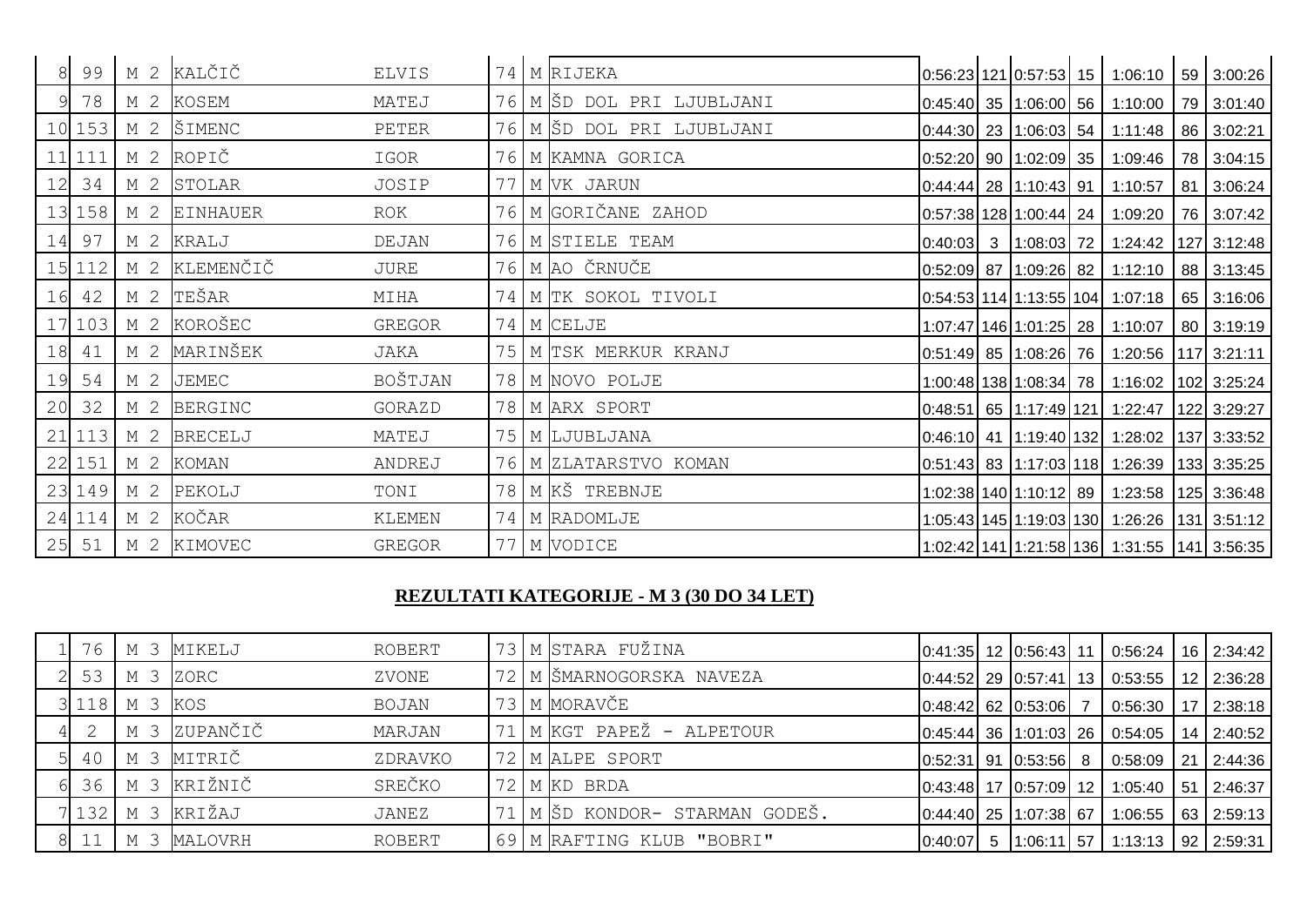|    | 72     | M <sub>3</sub> | MARADIN       | IVAN          | 70              | M KALCIT KAMNIK             |         |                                                        | $\vert 0.47:57 \vert 58 \vert 1.06:14 \vert 58 \vert 1.06:05 \vert 56 \vert 3.00:16$        |            |
|----|--------|----------------|---------------|---------------|-----------------|-----------------------------|---------|--------------------------------------------------------|---------------------------------------------------------------------------------------------|------------|
| 10 | 6      | M 3            | URŠIČ         | MAKSI         |                 | 69 M ŠPON, MOST NA SOČI     |         | $\vert 0.49.09 \vert 67 \vert 1.05.22 \vert 50 \vert$  | $1:06:10$ 58 3:00:41                                                                        |            |
|    | 62     | M 3            | POLJANEC      | ANDRAŽ        | 72 <sub>1</sub> | M AO ČRNUČE                 |         |                                                        | $\vert 0.48:55 \vert 66 \vert 1.01:48 \vert 32 \vert 1.20:04 \vert 112 \vert 3.10:47 \vert$ |            |
| 12 | 127    | M 3            | KRIŽAJ        | ŠTEFAN        | 70              | M ŠD KONDOR- STARMAN GODEŠ. |         | 0:58:02 130 1:07:58 71                                 | 1:05:08                                                                                     | 46 3:11:08 |
| 13 | 121    | M 3            | MOHORIČ       | TOMAŽ         |                 | 73 M SELCA                  |         | 0:46:43 48 1:12:31 97                                  | $1:13:03$   91   3:12:17                                                                    |            |
| 14 | 80     | M 3            | VERBIČ        | <b>GREGOR</b> | 71              | M ŠD FE & FRI               |         | $\vert 0.53.59 \vert 104 \vert 1.06.33 \vert 60 \vert$ | $1:15:50$   100   3:16:22                                                                   |            |
|    | 15 138 | M 3            | JEMEC         | MIHA          |                 | 73 M LJUBLJANA              |         | $\vert 0.58.44 \vert 133 \vert 1.09.27 \vert 83 \vert$ | 1:08:27                                                                                     | 72 3:16:38 |
| 16 | 77     | M 3            | SETNIČAR      | TOMAŽ         |                 | M PARTIZAN LITIJA           |         |                                                        | $\vert 0.54.22 \vert 108 \vert 1.05.20 \vert 49 \vert 1.17.10 \vert 107 \vert 3.16.52$      |            |
| 17 | 94     | M <sub>3</sub> | PAŠKULIN      | <b>BORUT</b>  | 73              | M PD PT VRHOVCI             |         | 1:04:45 144 1:10:44 92                                 | $1:05:45$ 52 3:21:14                                                                        |            |
| 18 | 87     | M 3            | <b>ROZMAN</b> | KLEMEN        | 73              | M ALPE SPORT                |         | 0:49:28 70 1:08:55 80                                  | $1:35:38$   144   3:34:01                                                                   |            |
| 19 | 48     | M 3            | FURIAN        | ED            | 72 <sub>1</sub> | M TRST                      | 0:38:37 |                                                        | 2   1:39:02   146   1:53:48   146   4:11:27                                                 |            |
| 20 | 28     | M 3            | HOČEVAR       | MARJAN        |                 | 69 M LJUBLJANA              |         |                                                        | $\vert 0.52.01 \vert 86 \vert 1.30.01 \vert 143 \vert 1.51.11 \vert 145 \vert 4.13.13$      |            |

#### **REZULTATI KATEGORIJE - M 4 (35 DO 39 LET)**

|    | 82      | M 4 | MOČNIK           | METOD    |    | 68 M CALCIT - ROKS          |  |                                                           | $\vert 0.46.55 \vert 51 \vert 0.57.43 \vert 14 \vert 0.59.14$   |     | 24 2:43:52    |
|----|---------|-----|------------------|----------|----|-----------------------------|--|-----------------------------------------------------------|-----------------------------------------------------------------|-----|---------------|
|    | 2130    | M 4 | BEČAN            | MARKO    | 68 | M ŠD KONDOR- STARMAN GODEŠ. |  | $\vert 0.41.34 \vert 11 \vert 1.02.05 \vert 34$           | 1:02:57                                                         |     | 40 2:46:36    |
|    | 3 1 2 5 | M 4 | JAMNIK           | TONE     | 68 | M SD KONDOR- STARMAN GODEŠ. |  | $\lfloor 0.44.35 \rfloor$ 24 $\lfloor 1.00.04 \rfloor$ 22 | 1:02:02                                                         |     | 34 2:46:41    |
|    | 37      | M 4 | ROMŠAK           | MATIC    | 64 | M SMART COM                 |  | $\vert 0.47.47 \vert 57 \vert 1.01.23 \vert 27$           | 0:58:53                                                         |     | 23 2:48:03    |
|    | 5 1 5 7 | M 4 | ŠTILEC           | UROŠ     | 65 | M TK BOHINJ                 |  | $\vert 0.45.01 \vert 31 \vert 1.03.38 \vert 43$           | 1:00:01                                                         | -27 | 2:48:40       |
|    |         |     | $6$ 136 M 4 VARL | ROBERT   |    | 66 M MERCATOR               |  | $\vert 0.43.30 \vert 16 \vert 1.05.56 \vert 55 \vert$     | 1:05:00                                                         |     | 44 2:54:26    |
|    | 86      | M 4 | POSINEK          | PETER    | 64 | M PETROVČE                  |  | $\vert 0.42:16 \vert 14 \vert 1.07:54 \vert 70 \vert$     | 1:06:33                                                         | -61 | 2:56:43       |
|    | 61      | M 4 | KOTNIK           | MARKO    | 64 | M MARKLES KAMNIK            |  | $\vert 0.46.35 \vert 45 \vert 1.07.25 \vert 66$           | 1:05:17                                                         | 47  | 2:59:17       |
|    | 45      | M 4 | CIAN             | MAURO    |    | 66 M TRST                   |  | $\vert 0.54.12 \vert 106 \vert 1.05.23 \vert 51$          | 1:05:54                                                         | 54  | 3:05:29       |
| 10 | 8       | M 4 | FRANKOVIČ        | SAMO     |    | 68   M SVIZCI VELENJE       |  | $\vert 0.55.59 \vert 119 \vert 1.03.21 \vert 41$          | 1:07:38                                                         |     | 68 3:06:58    |
|    | 11 147  | M 4 | NOVAK            | PETER    | 64 | M LJUBLJANA                 |  | $\vert 0.57.08 \vert 123 \vert 1.08.26 \vert 75 \vert$    | 1:18:38                                                         |     | $109$ 3:24:12 |
| 12 | 39      | M 4 | ŠORLI            | DIMITRIJ |    | 66 M SOŠKE ELEKTRARNE       |  | $\vert 0.58:19 \vert 131 \vert 1.12:49 \vert 98 \vert$    | 1:14:24                                                         |     | 96 3:25:32    |
| 13 | 26      | M 4 | KOROŠEC          | JANEZ    |    | 68 M TK BOHINJ              |  |                                                           | $\vert 0.54.09 \vert 105 \vert 1.23.08 \vert 138 \vert 1.17.37$ |     | 108 3:34:54   |
| 14 | 47      | M 4 | KOSMAČ           | PETER    |    | 66 M LOGATEC                |  |                                                           | 1:04:08 143 1:17:22 119 1:26:38 132 3:48:08                     |     |               |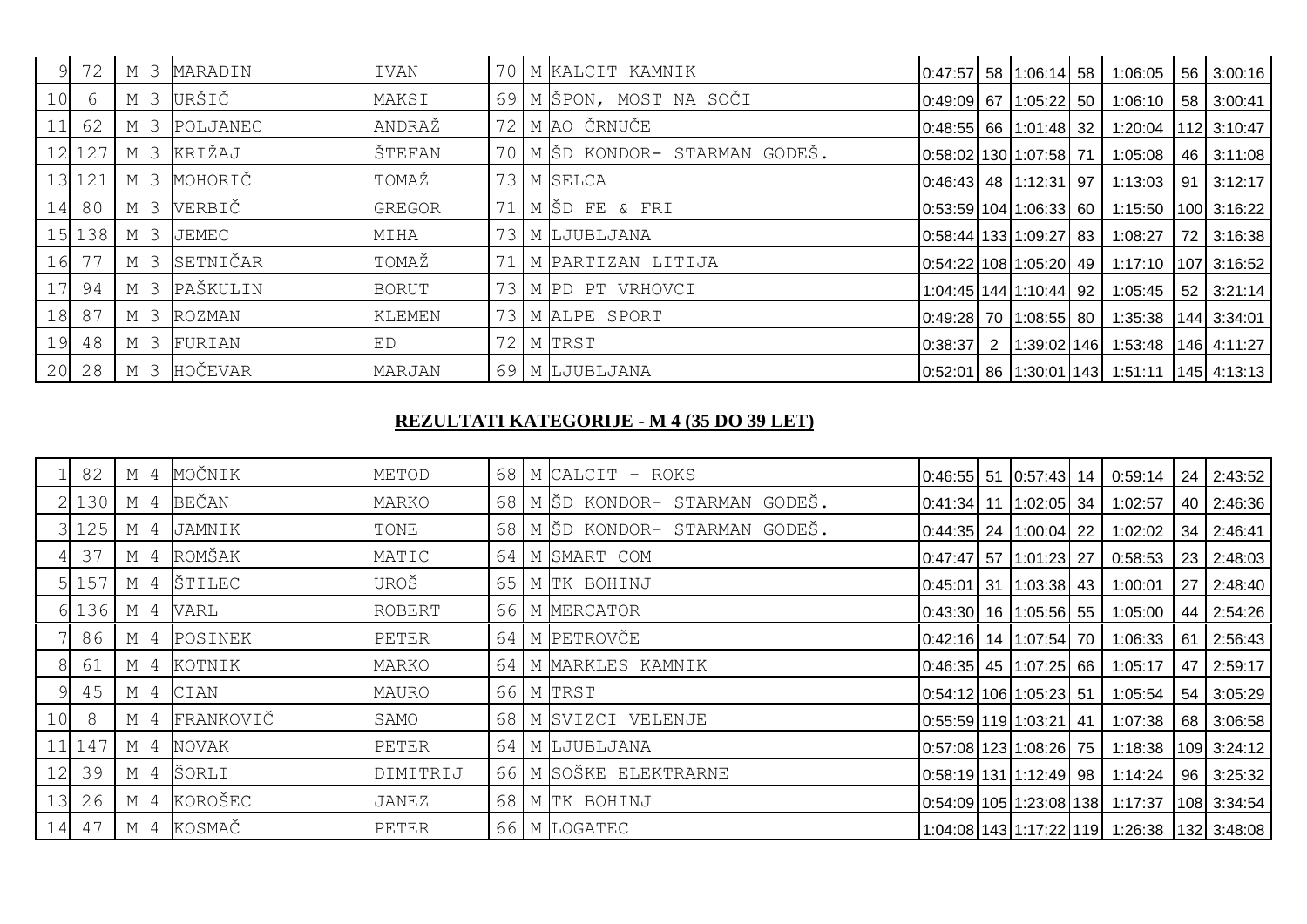# **REZULTATI KATEGORIJE - M 5 (4O DO 44 LET)**

|                 | 4          | M 5 | POGAČAR        | MAKS          | 59 | M KK ZAVRŠNICA              |  | $0:46:30$ 43 $0:55:40$ 9 |    | 0:56:42                                                              | 18 2:38:52        |
|-----------------|------------|-----|----------------|---------------|----|-----------------------------|--|--------------------------|----|----------------------------------------------------------------------|-------------------|
|                 | 33         | M 5 | GRAŠIČ         | ANTON         | 62 | M TELEKOM KRANJ             |  | 0:44:29 22 1:04:09 44    |    | 1:02:15                                                              | 36 2:50:53        |
|                 | 3 1 2 9    | M 5 | <b>HAFNER</b>  | JOŽE          | 62 | M ŠD KONDOR- STARMAN GODEŠ. |  | $0:41:45$ 13 1:05:01     | 48 | 1:06:07                                                              | 57 2:52:53        |
|                 | 9          | M 5 | <b>ROZMAN</b>  | DUŠAN         | 62 | M BAM-BI                    |  | $0:47:58$ 59 1:02:52 38  |    | 1:03:15                                                              | 42 2:54:05        |
|                 | 95         | M 5 | <b>BREGAR</b>  | DRAGO         | 61 | M SOKOL TIVOLI              |  | $0.51:47$ 84 1:08:33 77  |    | 1:02:11                                                              | 35 3:02:31        |
|                 | 16         | M 5 | PLESTENJAK     | JANI          | 59 | M RAFTING KLUB "BOBRI"      |  | $0:43:52$ 18 1:09:30 84  |    | 1:13:45                                                              | 94 3:07:07        |
|                 | 91         | M 5 | <b>KEMPERL</b> | <b>BOJAN</b>  | 61 | M KGT PAPEŽ                 |  | $0.59.57$ 136 1.06:45 62 |    | 1:01:44                                                              | 31 3:08:26        |
|                 | 84         | M 5 | SAJOVIC        | <b>BORUT</b>  | 60 | M KS TRŽIČ                  |  | $0.52:53$ 94 1:07:46 69  |    | 1:14:04                                                              | 95 3:14:43        |
|                 | 9 1 1 5    | M 5 | KLEMENČIČ      | MARKO         | 61 | M TK BESNICA TRATA          |  |                          |    | 0.53.34 101 1.09.41 87 1.14.46                                       | $98 \mid 3:18:01$ |
| 10              | 74         | M 5 | STARMAN        | ANDREJ        | 61 | M TK BESNICA TRATA          |  |                          |    | $0.50.01$ 75 1:14:49 110 1:15:22                                     | 99 3:20:12        |
| 11              | 58         | M 5 | SREČNIK        | DRAGO         | 63 | M G.C. TRŽIČ                |  |                          |    | 0:53:28 98 1:16:34 115 1:18:46 110 3:28:48                           |                   |
|                 | 12 119     | M 5 | CAFUN          | TOMAŽ         | 63 | M ČRNUČE                    |  |                          |    | $0.54:14$   107   1:20:46   134   1:16:55                            | $ 105 $ 3:31:55   |
| 13 <sup>°</sup> | 83         | M 5 | KRALJ          | NAL           | 61 | M NOVICE EXTREME            |  |                          |    | $0.46.37$ 47 $1.17.03$ 117 1.29.13                                   | 139 3:32:53       |
|                 | 14 126     | M 5 | <b>BOBNAR</b>  | METOD         | 63 | M ŠD KONDOR- STARMAN GODEŠ. |  |                          |    | $\vert 0.51.23 \vert 81 \vert 1.16.18 \vert 113 \vert 1.26.04 \vert$ | 130 3:33:45       |
| 15              | 69         | M 5 | BENČINA        | <b>JANKO</b>  | 61 | M ŽALEC                     |  |                          |    | 0:56:31   122   1:14:17   108   1:23:14                              | 123 3:34:02       |
| 16              | 52         | M 5 | ŠMID           | EMIL          | 62 | M MOJCATINAURŠKA            |  |                          |    | 0:52:50 93 1:18:55 129 1:22:47                                       | 121 3:34:32       |
|                 | 17 110     | M 5 | <b>GJEREK</b>  | SREČO         | 62 | M KD GROSUPLJE              |  |                          |    | $0.59:26$ 134 1:13:02 100 1:22:25                                    | $119$ 3:34:53     |
|                 | 18 123     | M 5 | <b>RUTAR</b>   | <b>ROBERT</b> | 61 | M MNK HERBIE 53 TOLMIN      |  |                          |    | 0:52:17  89  1:14:24  109   1:29:08  138   3:35:49                   |                   |
|                 | 19 139 M 5 |     | <b>JEMEC</b>   | MARKO         |    | 63   M VELIKA LOKA          |  |                          |    | 0:57:27 125 1:13:14 102  1:20:20  113  3:31:01                       |                   |

# **REZULTATI KATEGORIJE - M 6 (45 DO 49 LET)**

|    | 1 131  M 6 AVGUŠTIN      | DARE  |  | 56 M ŠD KONDOR- STARMAN GODEŠ.      |  |  | $\vert 0.44.17 \vert 21 \vert 1.08.50 \vert 79 \vert 1.09.27 \vert 77 \vert 3.02.34 \vert$       |              |
|----|--------------------------|-------|--|-------------------------------------|--|--|--------------------------------------------------------------------------------------------------|--------------|
| 81 | M 6 ZARNIK               | FRANC |  | 56 M ŠD SUHADOLE                    |  |  | $\vert 0.50.52 \vert$ 78 $\vert 1.06.51 \vert$ 63 $\vert 1.07.38 \vert$ 67 $\vert 3.05.21 \vert$ |              |
|    | M 6 PERGOVNIK            | IVAN  |  | 55 M ČARMAN SPORT-ACOMM doo LOGATEC |  |  | $\vert 0.53.33 \vert 100 \vert 1.10.28 \vert 90 \vert 1.05.24 \vert 49 \vert 3.09.25 \vert$      |              |
| 57 | M 6 HABJAN               | JANKO |  | 57 M LET ŠKOFJA LOKA                |  |  | $\vert 0.49.57 \vert 74 \vert 1.12.22 \vert 96 \vert 1.12.44$                                    | $89$ 3:15:03 |
|    | $5$ 155   M 6   KOGOVŠEK | STANE |  | 56 M NOVICE EXTREME                 |  |  | $\vert 0.53.37 \vert 102 \vert 1.13.06 \vert 101 \vert 1.11.33 \vert 83 \vert 3.18.16 \vert$     |              |
|    | M 6 MIKEC                | ZVONE |  | 58 M RAFTING KLUB "BOBRI"           |  |  | $\vert 0.54.47 \vert 112 \vert 1.10.46 \vert 94 \vert 1.13.36 \vert 93 \vert 3.19.09 \vert$      |              |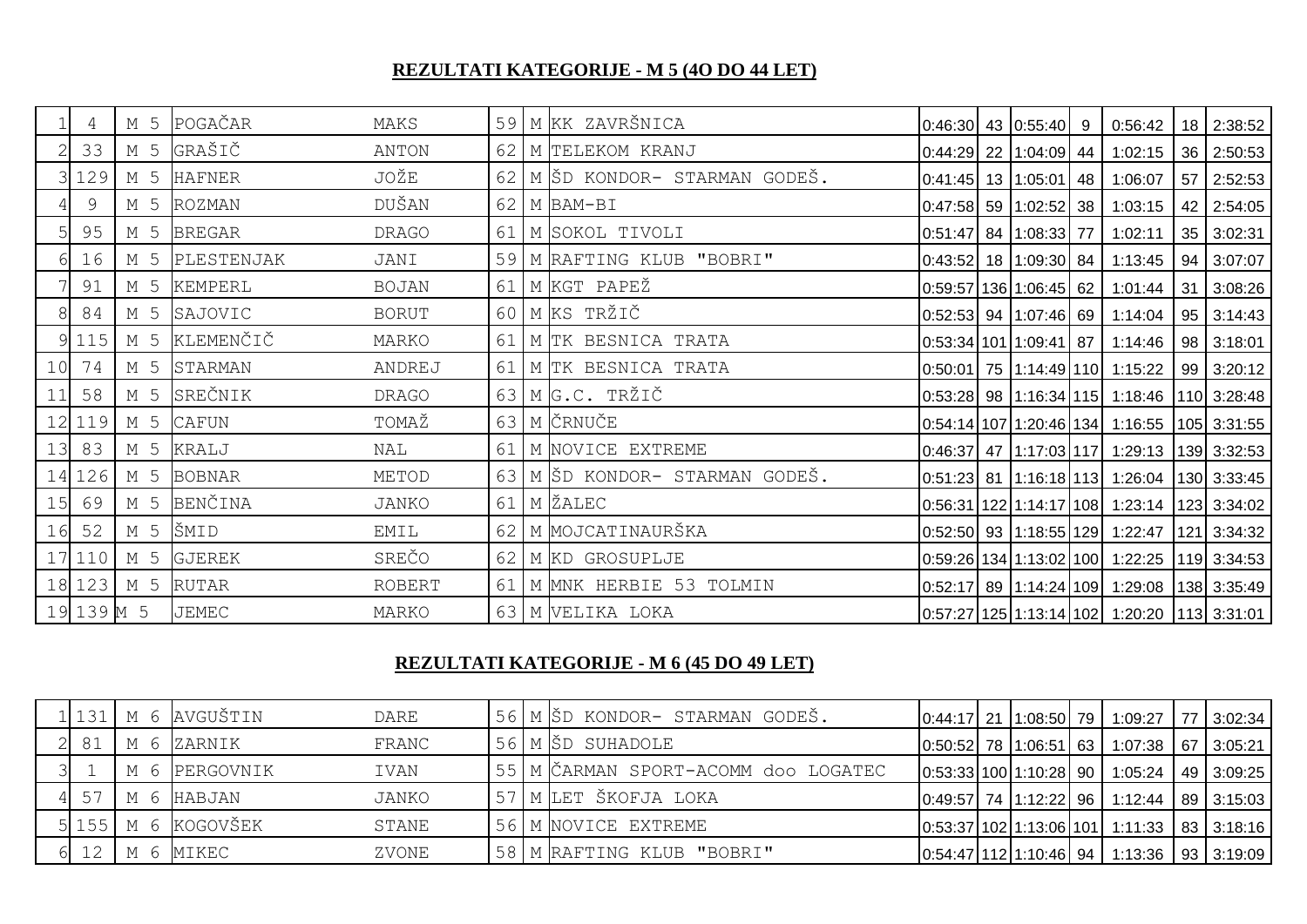|  |                | 7 85 M 6 PRIJATELJ     | <b>BOJAN</b> |  | $58$ M $S.P.$ BOJAN    |  |  | $\vert$ 0:47:13 54 1:18:01 122 1:15:59 101 3:21:13                                               |  |
|--|----------------|------------------------|--------------|--|------------------------|--|--|--------------------------------------------------------------------------------------------------|--|
|  |                | $8$ 152 M 6 MARINC     | ANDREJ       |  | 58 M LJUBLJANA         |  |  | $\vert 0.53.32 \vert$ 99 $\vert 1.14.05 \vert 107 \vert 1.16.22$ $\vert 103 \vert 3.23.59 \vert$ |  |
|  |                | 9 89 M 6 BAJEC         | IGOR         |  | 57 M TELEKOM LJUBLJANA |  |  | $\vert 0.52.39 \vert 92 \vert 1.13.59 \vert 105 \vert 1.20.31 \vert 115 \vert 3.27.09 \vert$     |  |
|  | 10 25 M 6 MRAK |                        | STANE        |  | 57 M HRUŠICA           |  |  | $\vert 0.56:12 \vert 120 \vert 1.18:04 \vert 123 \vert 1.27:23 \vert 134 \vert 3.41:39 \vert$    |  |
|  |                | $11$ 19 M 6 OTER       | STANE        |  | 58 M MODRIN-STOP TEAM  |  |  | $\vert 0.55.57 \vert 118 \vert 1.17.44 \vert 120 \vert 1.30.33 \vert 140 \vert 3.44.14 \vert$    |  |
|  |                | $12$ 38   M 6 KOTARSKI | NENAD        |  | 56 M ZAGREB            |  |  | 1:07:53 147 1:35:50 145  1:33:32  143  4:17:15                                                   |  |

#### **REZULTATI KATEGORIJE - M 7 (50 DO 54 LET)**

| 31              |     | M 7 LAPANJA           | PIO    |  | 51   M LUNCA, ŠK. LOKA      |  |  | $\vert 0.41.14 \vert 8 \vert 1.06.52 \vert 64 \vert 1.05.02 \vert 45 \vert 2.53.08 \vert$        |  |
|-----------------|-----|-----------------------|--------|--|-----------------------------|--|--|--------------------------------------------------------------------------------------------------|--|
| 15 <sub>1</sub> |     | M 7 KIRN              | MILAN  |  | 53 M KK HRASTNIK            |  |  | $\vert 0.46.34 \vert$ 44 $\vert 1.05.00 \vert$ 46 $\vert 1.03.05 \vert$ 41 $\vert 2.54.39 \vert$ |  |
|                 |     | $3$ 137   M 7 MIHOVEC | MATEJ  |  | 51 M OGREVANJE GABER        |  |  | $\vert 0.45:12 \vert 32 \vert 1.09:33 \vert 85 \vert 1.08:35 \vert 73 \vert 3.03:20 \vert$       |  |
| 63              |     | M 7 JERMAN            | RIKO   |  | 52 M ŠD ŠENTJOŠT            |  |  | $\vert 0.54.23 \vert 109 \vert 1.09.50 \vert 88 \vert 1.08.18 \vert 71 \vert 3.12.31$            |  |
|                 |     | M 7 ŠUŠTARŠIČ         | DUŠAN  |  | 51   M RAFTING KLUB "BOBRI" |  |  | $\vert 0.46.36 \vert$ 46 $\vert 1.16.27 \vert 114 \vert 1.20.38$ $\vert 116 \vert 3.23.41$       |  |
| 88              | M 7 | BRAJNIK               | DAMJAN |  | 51   M PRIBA TEAM           |  |  | $\vert 0.57.41 \vert 129 \vert 1.12.50 \vert 99 \vert 1.27.23 \vert 135 \vert 3.37.54 \vert$     |  |
| 20 <sub>1</sub> |     | M 7 ŠTRAKL            | TOMAŽ  |  | 51 M TK BOHINJ              |  |  | $\vert 0.53:10 \vert 96 \vert 1.18:23 \vert 125 \vert 1.32:01 \vert 142 \vert 3.43:34 \vert$     |  |

## **REZULTATI KATEGORIJE - M 8 (55 DO 59 LET)**

|                   | 1 128   M 8   KREK |                                | JANKO |  | 47 M ŠD KONDOR- STARMAN GODEŠ. |  |  | $\vert 0.46.54 \vert 50 \vert 1.11.46 \vert 95 \vert 1.14.37 \vert 97 \vert 3.13.17 \vert$    |  |
|-------------------|--------------------|--------------------------------|-------|--|--------------------------------|--|--|-----------------------------------------------------------------------------------------------|--|
| $2 \overline{21}$ | M 8 PAJK           |                                | PETER |  | 44 M TK BOHINJ                 |  |  | $\vert 0.47.03 \vert 53 \vert 1.16.50 \vert 116 \vert 1.11.06 \vert 82 \vert 3.14.59 \vert$   |  |
| 3 60              |                    | M 8 ERLAH                      | PAVEL |  | 48 M TK BOHINJ                 |  |  | $\vert 0.51.30 \vert$ 82   1.15.01   111   1.11.50   87   3.18.21                             |  |
|                   |                    | 4 64 M 8 KROFL                 | DRAGO |  | 47 M TK TRIGLAV KRANJ          |  |  | $\vert 0.53.42 \vert 103 \vert 1.14.01 \vert 106 \vert 1.11.39 \vert 85 \vert 3.19.22 \vert$  |  |
|                   |                    | $5$ 75 $M$ 8 VRHUNC            | JOŽE  |  | 48 M LESCE                     |  |  | $\vert 0.55.14 \vert 115 \vert 1.27.09 \vert 141 \vert 1.25.24$   129   3.47.47               |  |
|                   |                    | $6$ 117   M 8 $\check{C}$ ADEŽ | JOŽKO |  | 47 M PLAC                      |  |  | $\vert 0.57:22 \vert 124 \vert 1.34:00 \vert 144 \vert 1.23:46 \vert 124 \vert 3.55:08 \vert$ |  |

### **REZULTATI KATEGORIJE - M 9 (60 DO 64 LET)**

|        | 98 | . . |                                 | <b>BINE</b> | . . | Im L | BOHINJ        | $0.48:50$ 64 | $1:18:50$ 128 |      | 1:13:02 | 90 | 3:20:42     |
|--------|----|-----|---------------------------------|-------------|-----|------|---------------|--------------|---------------|------|---------|----|-------------|
| $\sim$ | ∸∽ | .   | ----<br>МF<br>، د سال ۱۷ سال ۱۳ | KAREL       | ∸   | .    | <b>BOHINJ</b> | $0:50:53$ 79 | 1:24:11       | 1401 | 1:25:15 |    | 128 3:40:19 |